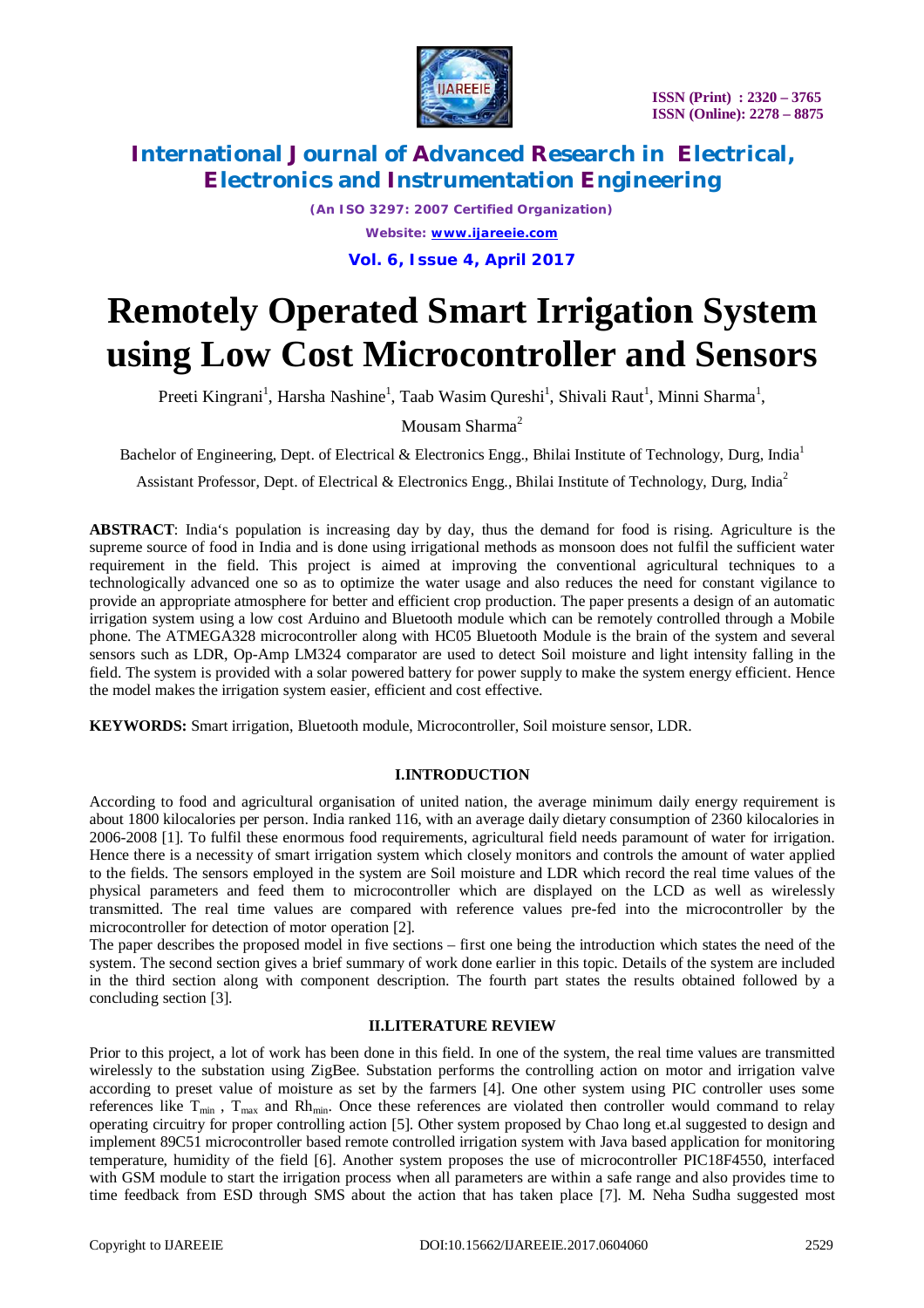

*(An ISO 3297: 2007 Certified Organization)*

*Website: [www.ijareeie.com](http://www.ijareeie.com)*

# **Vol. 6, Issue 4, April 2017**

efficient way for monitoring temperature and other parameters from fields using TDMA (Time Division Multiple Access) [8].

## **III.PROPOSED SYSTEM**

To irrigate the fields the farmer requires water and electricity to operate the pump. Both of which are generally wasted because of manual handling. This is mainly because of two reasons- excessive irrigation of the field and when field is having rain and the pump is still supplying water to the field [7]. The block diagram of the proposed system is shown by figure 1.



Fig 1 Block diagram representation of proposed system

## *A. HCO5 BLUETOOTH MODULE*

HC05 is a serial port Bluetooth which is fully qualified Bluetooth V2.0+EDR (Enhanced Data Rate) 3Mbps Modulation with complete 2.4GHz radio transceiver and baseband. It uses CSR Bluecore 04-External single chip Bluetooth system with CMOS technology and with AFH (Adaptive Frequency Hopping Feature). It has the footprint as small as 12.7mmx27mm [9]. It is interfaced with microcontroller ATMEGA 328 and smart phone. It receives the command regarding the type of crop to be irrigated which is given by the farmer who is remotely operating the phone. The crop name along with their specific schedules is coded in the control algorithm of the microcontroller. Hence, the field is irrigated as per the schedule by selecting the desired crop name.

## *B. MICROCONTROLLER AND RELAY DRIVER*

It is a microcontroller ATMEGA 328 based system which controls all the devices connected in the system. The soil moisture sensor, light intensity sensor are connected to the input pins of the microcontroller. The water pump and the servo motor are coupled with the output pins. If the reading of the sensor depart from predefined range the microcontroller turns on/off the pump. The servo motor is used to control the flipper's angular position thus ensuring adequate distribution of water and sunlight to the soil. An LCD is employed which displays intensity of sunlight.

#### *C. SENSORS*

1*. Soil Moisture Sensor:* It consists of a pair of probes one of which is buried into the soil and the other is fixed at a level. As soon as the water rises to the level of the second electrode, the two electrodes are short circuited and the current starts flowing thus producing a voltage proportional to the moisture content of soil. This voltage is then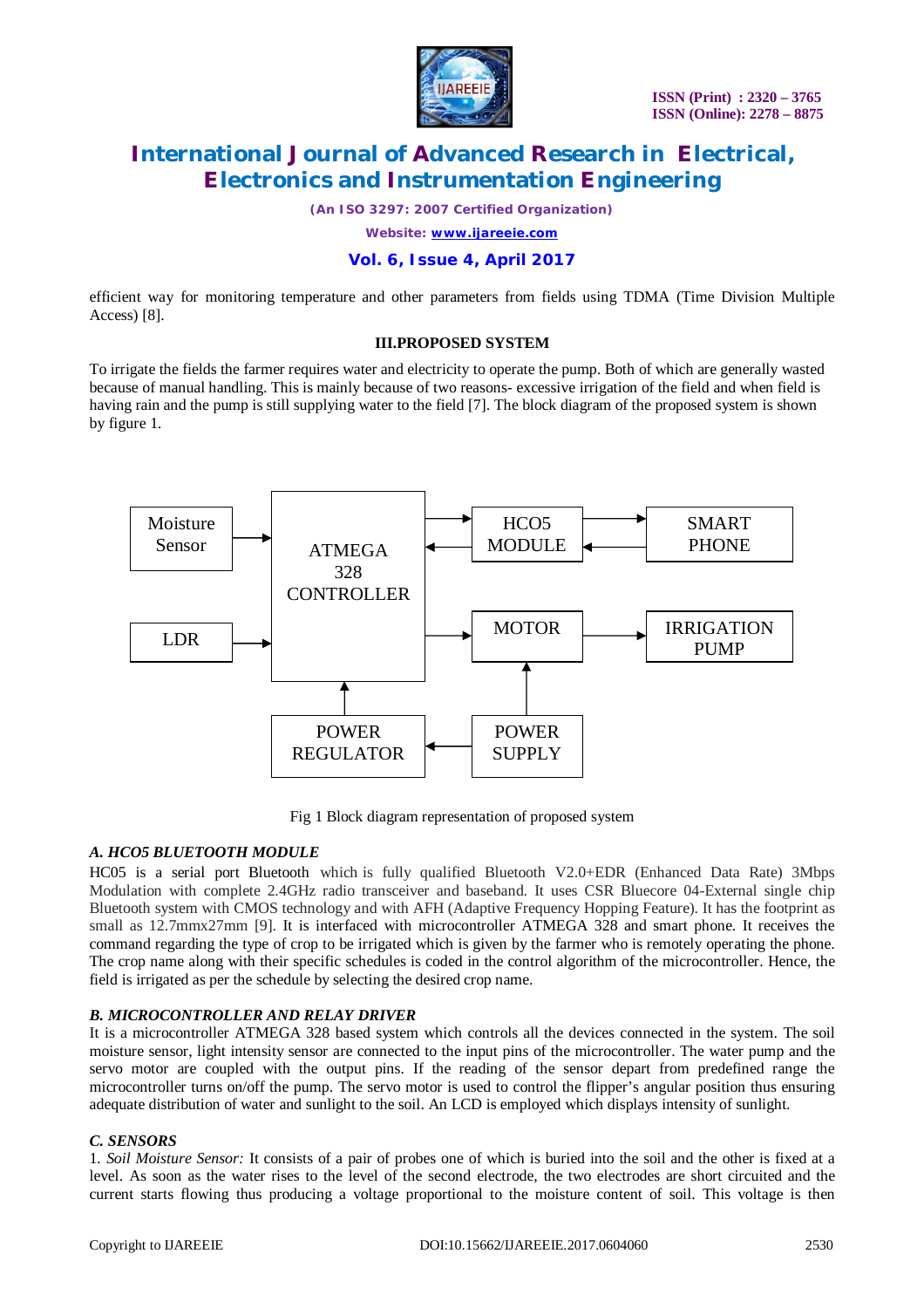

*(An ISO 3297: 2007 Certified Organization)*

*Website: [www.ijareeie.com](http://www.ijareeie.com)*

## **Vol. 6, Issue 4, April 2017**

compared by the op-amp comparator LM324 with the reference value thereby causing the motor to operate by driving the relays.

*2. Light dependent resistor (LDR):* The resistor whose conductivity changes according to the amount of light falling on it is called an LDR. The intensity of light is recorded and displayed on an LCD. As soon as the threshold of light intensity is reached, the flippers are operated in order to cover the field and protect the crops from high intensity of light.

## **IV.RESULT AND DISCUSSION**

Figure 2 shows the hardware setup of the project. The microcontroller ATMEGA328 is interfaced with Bluetooth module HC05 for serial communication to select the type of crop through a remote device. Based on received data, the microcontroller schedules the irrigation according to control algorithm and generates HIGH or LOW signal to operate relay which switches the water pump ON/OFF.



Fig. 2 Hardware setup

The moisture content of soil sensed using probes inserted into the soil is compared to the predefined threshold value by Opamp comparator LM324 and in case the soil is dry, the water pump is activated by the microcontroller to irrigate the field. In case of high light intensity falling on the field, the LDR inputs the value to microcontroller which causes the dc motor to rotate to close flippers thus covering the field.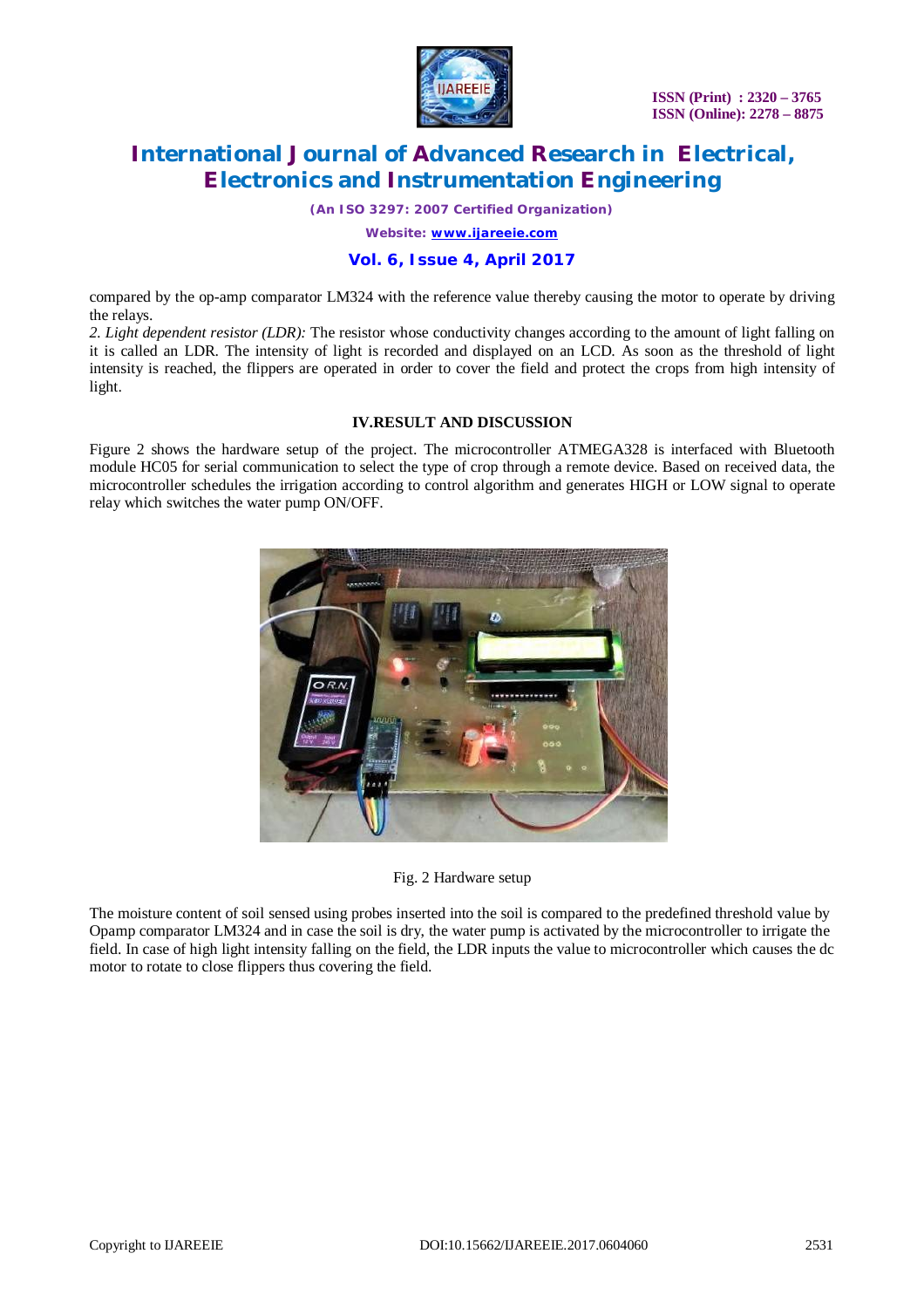

*(An ISO 3297: 2007 Certified Organization) Website: [www.ijareeie.com](http://www.ijareeie.com)* **Vol. 6, Issue 4, April 2017**



Fig .3 LCD Displaying various status

Figure 3 shows LCD displaying various status based on the functions performed by the microcontroller. The LCD displays the crop selected with the status of pump (whether ON/OFF), if the pump is ON it shows the duration for which it will operate.



Fig .4 Selecting type of crop from smart phone

Figure 4 shows the display on the smart phone when it is connected to the system using Bluetooth module. It allows the user to select required crops. According to the crop selected the motors are operated, the duration of which had already been fed into the program.